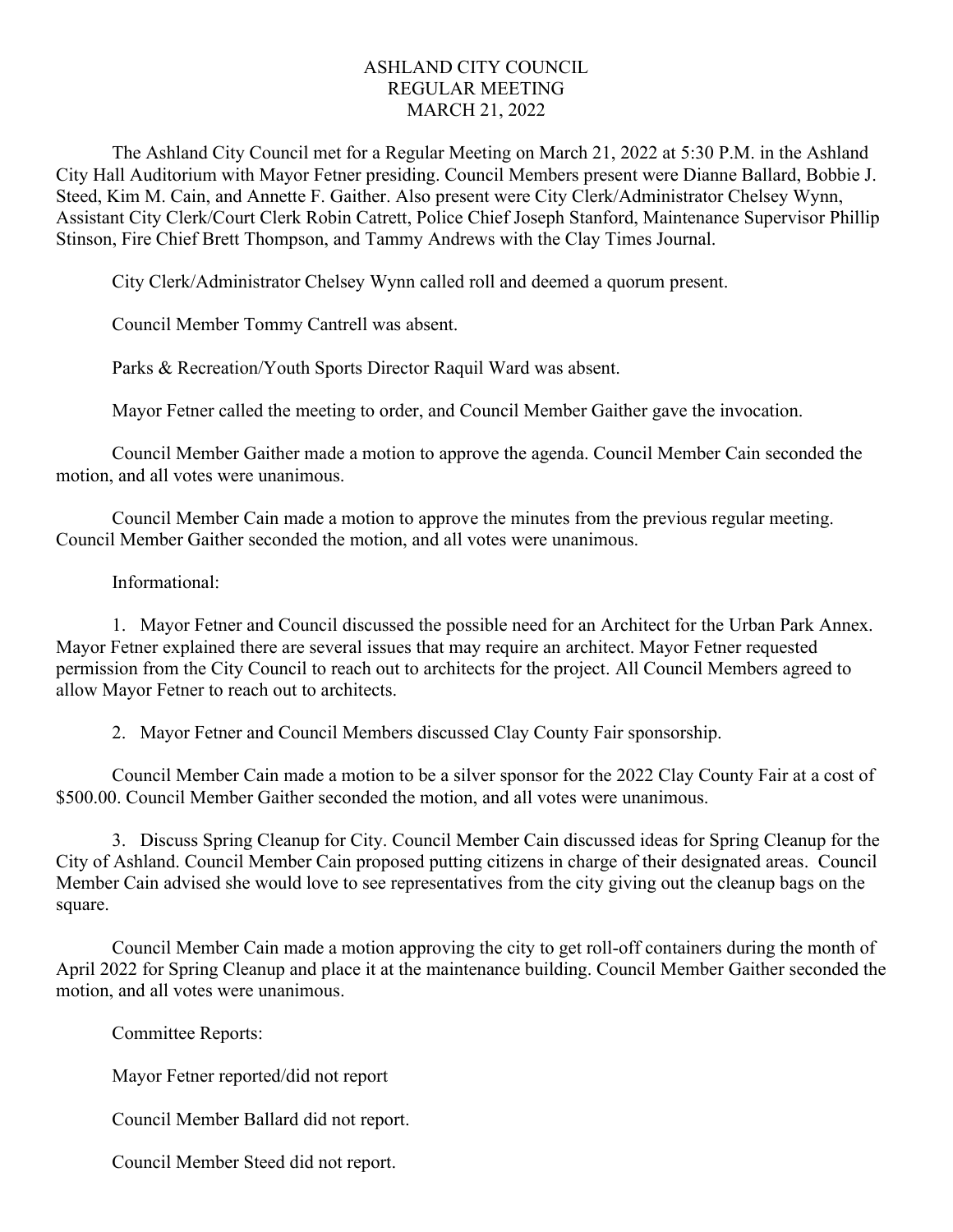## 03.21.2022 Regular Meeting Page 2

Council Member Cain reported on a grant workshop for the Stringfellow Park within the City Park. Council Member Cain advised the Stringfellow Foundation would like to see the pocket-parks become a part of the community. Council Member Cain advised the Stringfellow Foundation will give \$500.00 twice a year to ensure community involvement.

Council Member Gaither reported on the demolition of the old Lucas building. Council Member Gaither addressed agenda item number 5. Council Member Gaither advised the repairs are not for the windows, but it is for the wood around the windows.

Police Chief Stanford advised he is going through the hiring process. Chief Stanford also advised he is working on the Rural Violent Crime Grant.

Fire Chief Thompson reported on an application for a grant for all rural fire departments which was submitted today. Chief Thompson advised during the last meeting the department discussed issues with the pages for calls during the day. Chief Thompson discussed another app available and the cost for the members to received pages for calls for service.

Maintenance Supervisor Stinson reported on recent work completed, including the drain issue at the Elementary School. Supervisor Stinson also reported on sidewalk repairs. Supervisor Stinson advised he received the drawings for the new redlight for the city square.

City Clerk/Administrator Wynn advised the grant for storm shelters have been submitted, but there is an environmental study that has to be completed.

## New Business:

Council Member Gaither made a motion to approve the current bills received since the last regular meeting in the amount of \$16,327.08. Council Member Ballard seconded the motion, and all votes were unanimous.

Council Member Cain made a motion approving to pay Edgar and Associates, LLC \$1,753.25 for Monthly Compilation and 2021 Audit Fieldwork. Council Member Ballard seconded the motion, and all votes were unanimous.

Council Member Gaither made a motion approving to give Maintenance Supervisor Phillip Stinson an evaluation-based raise to Range 16 Step 5 effective March 19, 2022. Council Member Cain seconded the motion, and all votes were unanimous.

Council Member Cain made a motion to give Equipment Operator Ronald Wideman an evaluationbased raise to Range 10 Step 9 effective March 5, 2022. Council Member Steed seconded the motion, and all votes were unanimous.

Council Member Cain made a motion for Chuck Brimer Construction, LLC. to complete window repairs at the Ashland City Library at a total cost of \$41,000.00. Council Member Gaither seconded the motion, and all votes were unanimous.

Council Member Steed made a motion approving to give Police Chief Joseph Stanford and evaluationbased raise to Range 19 Step 10 effective March 18, 2022. Council Member Gaither seconded the motion, and all votes were unanimous.